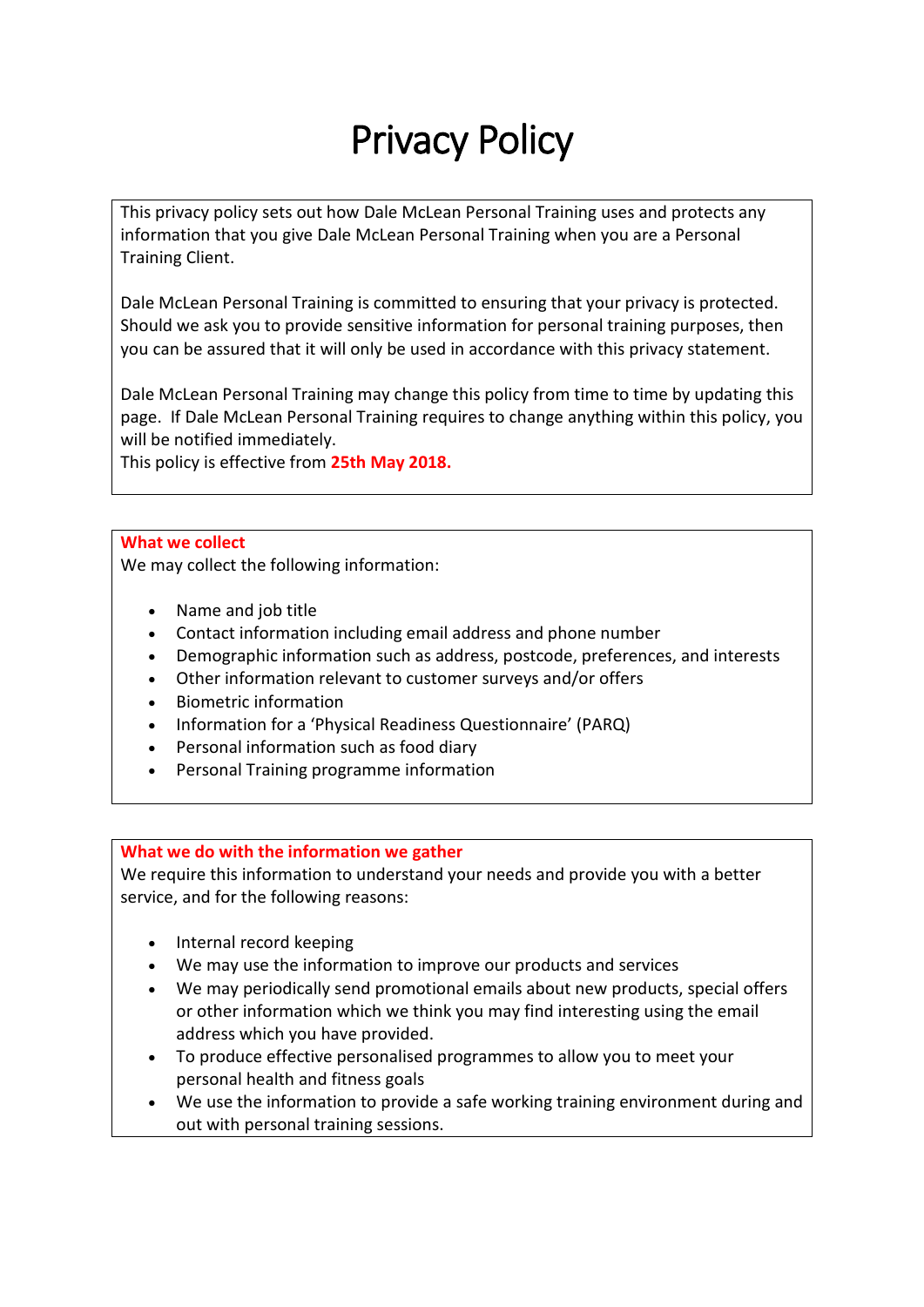### **What we do with the information we gather**

We require this information to understand your needs and provide you with a better service, and for the following reasons:

- Internal record keeping
- We may use the information to improve our products and services
- We may periodically send promotional emails about new products, special offers or other information which we think you may find interesting using the email address which you have provided.
- To produce effective personalised programmes to allow you to meet your personal health and fitness goals
- We use the information to provide a safe working training environment during and out with personal training sessions.

### **Security**

We are committed to ensuring that your information is secure. To prevent unauthorised access or disclosure, we have put in place physical, electronic, and managerial procedures to safeguard and secure the information we collect online and offline.

## **Links to other websites**

Our website and emails may contain links to other websites of interest. However, once you have used these links to leave our site, you should note that we do not have any control over that other website. Therefore, we cannot be responsible for the protection and privacy of any information which you provide whilst visiting such sites and such sites are not governed by this privacy statement. You should exercise caution and look at the privacy statement applicable to the website in question.

## **Controlling your personal information**

You may choose to restrict the collection or use of your personal information in the following ways:

- Whenever you are asked to fill in a form on the online service, look for the box that you can click to indicate that you do not want the information to be used by anybody for direct marketing purposes.
- If you have previously agreed to us using your personal information for direct marketing purposes, you may change your mind at any time by writing to Dale McLean Personal Training, 17 Orbiston Drive, Bellshill, North Lanarkshire, ML4 2LT or emailing us at [contactus@dalemcleanfitness.com](mailto:contactus@dalemcleanfitness.com)